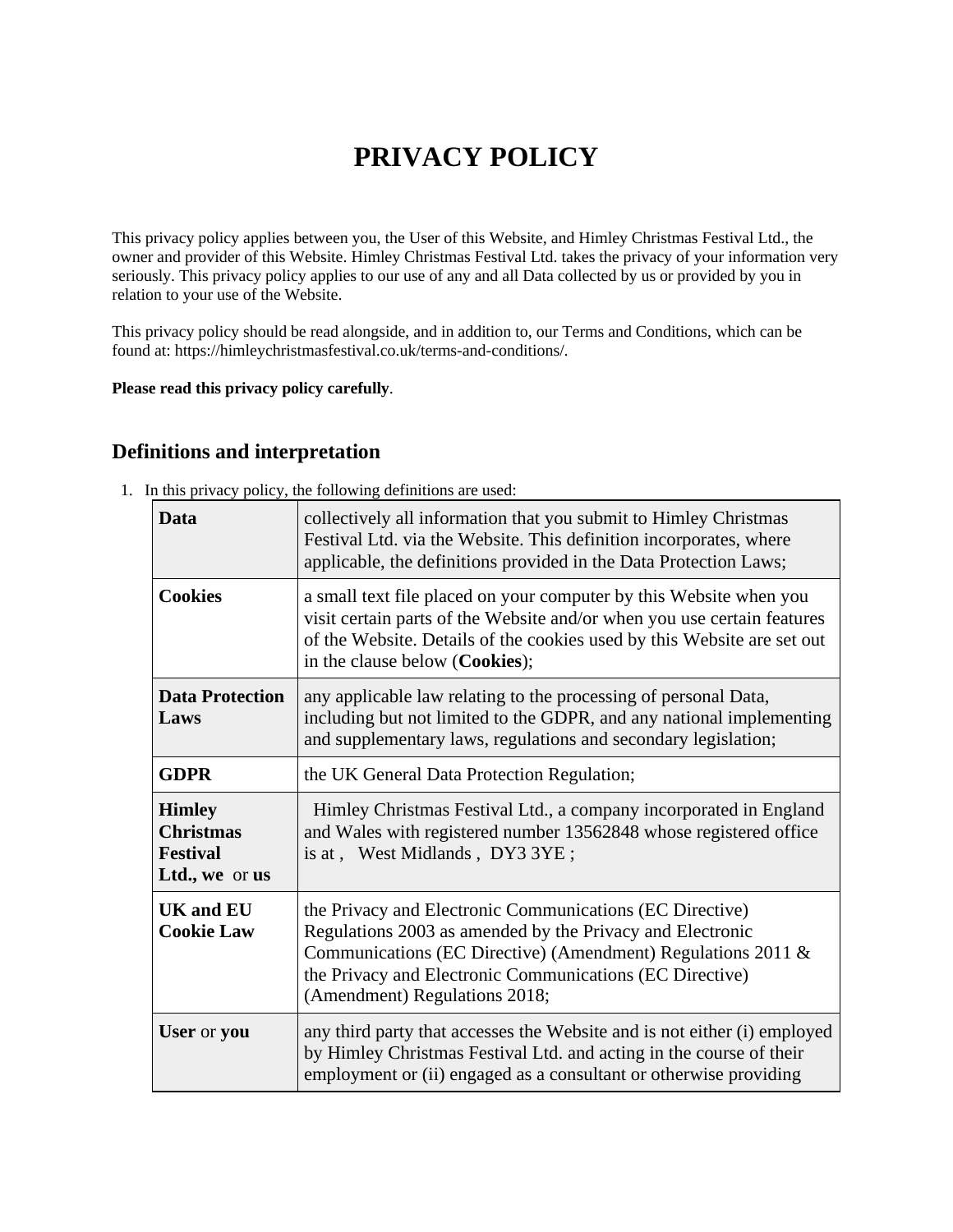|         | services to Himley Christmas Festival Ltd. and accessing the Website<br>in connection with the provision of such services; and                                                       |
|---------|--------------------------------------------------------------------------------------------------------------------------------------------------------------------------------------|
| Website | the website that you are currently<br>using, http://himleychristmasfestival.co.uk/, and any sub-domains of<br>this site unless expressly excluded by their own terms and conditions. |

- 2. In this privacy policy, unless the context requires a different interpretation:
	- a. the singular includes the plural and vice versa;
	- b. references to sub-clauses, clauses, schedules or appendices are to sub-clauses, clauses, schedules or appendices of this privacy policy;
	- c. a reference to a person includes firms, companies, government entities, trusts and partnerships;
	- d. "including" is understood to mean "including without limitation";
	- e. reference to any statutory provision includes any modification or amendment of it;
	- f. the headings and sub-headings do not form part of this privacy policy.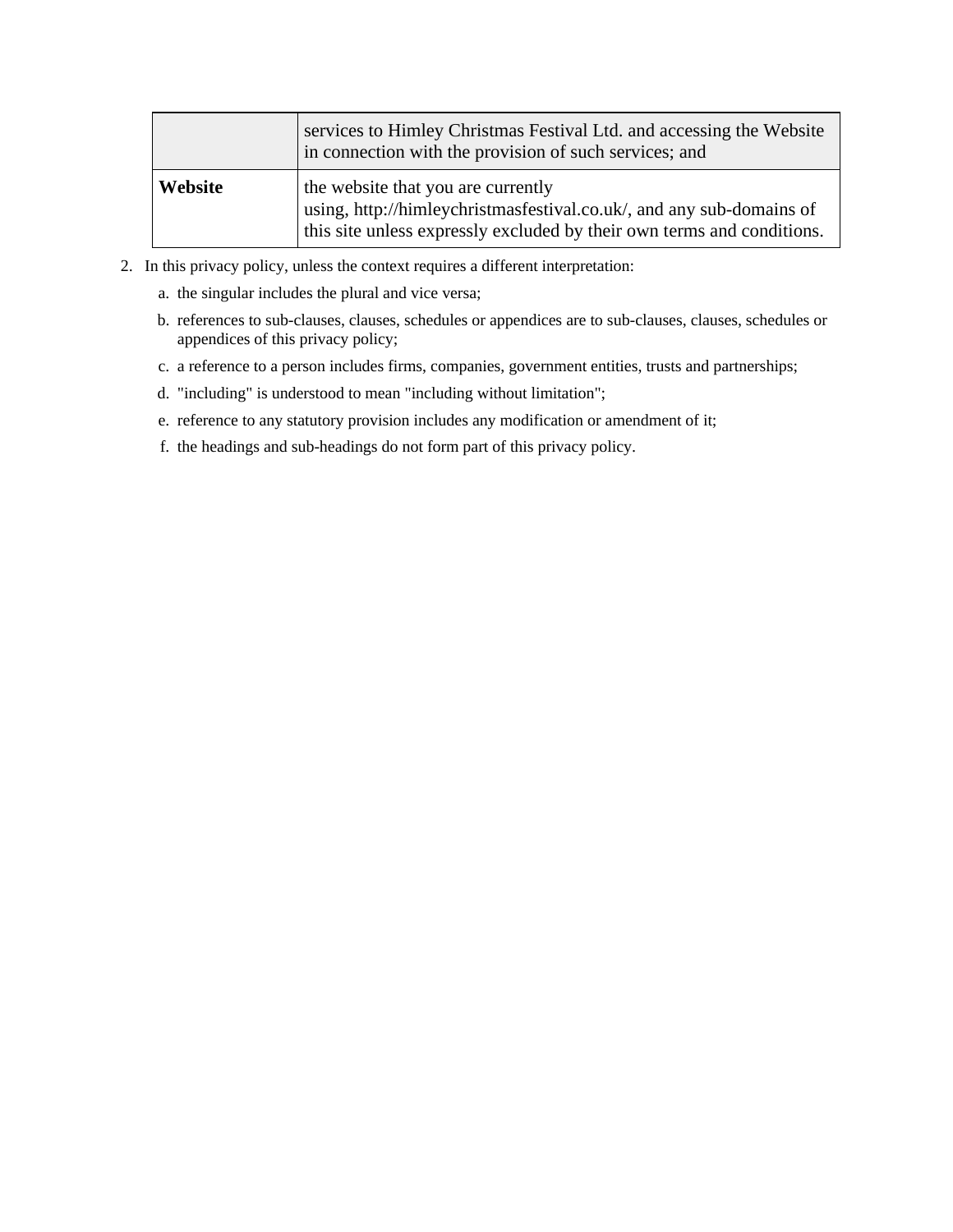## **Scope of this privacy policy**

- 3. This privacy policy applies only to the actions of Himley Christmas Festival Ltd. and Users with respect to this Website. It does not extend to any websites that can be accessed from this Website including, but not limited to, any links we may provide to social media websites.
- 4. For purposes of the applicable Data Protection Laws, Himley Christmas Festival Ltd. is the "data controller". This means that Himley Christmas Festival Ltd. determines the purposes for which, and the manner in which, your Data is processed.

## **Data collected**

- 5. We may collect the following Data, which includes personal Data, from you:
	- a. name;
	- b. contact Information such as email addresses and telephone numbers;

in each case, in accordance with this privacy policy.

#### **How we collect Data**

- 6. We collect Data in the following ways:
	- a. data is given to us by you; and
	- b. data is collected automatically.

#### **Data that is given to us by you**

- 7. Himley Christmas Festival Ltd. will collect your Data in a number of ways, for example:
	- a. when you contact us through the Website, by telephone, post, e-mail or through any other means;
	- b. when you use our services;

in each case, in accordance with this privacy policy.

## **Data that is collected automatically**

- 8. To the extent that you access the Website, we will collect your Data automatically, for example:
	- a. we automatically collect some information about your visit to the Website. This information helps us to make improvements to Website content and navigation, and includes your IP address, the date, times and frequency with which you access the Website and the way you use and interact with its content.
	- b. we will collect your Data automatically via cookies, in line with the cookie settings on your browser. For more information about cookies, and how we use them on the Website, see the section below, headed "Cookies".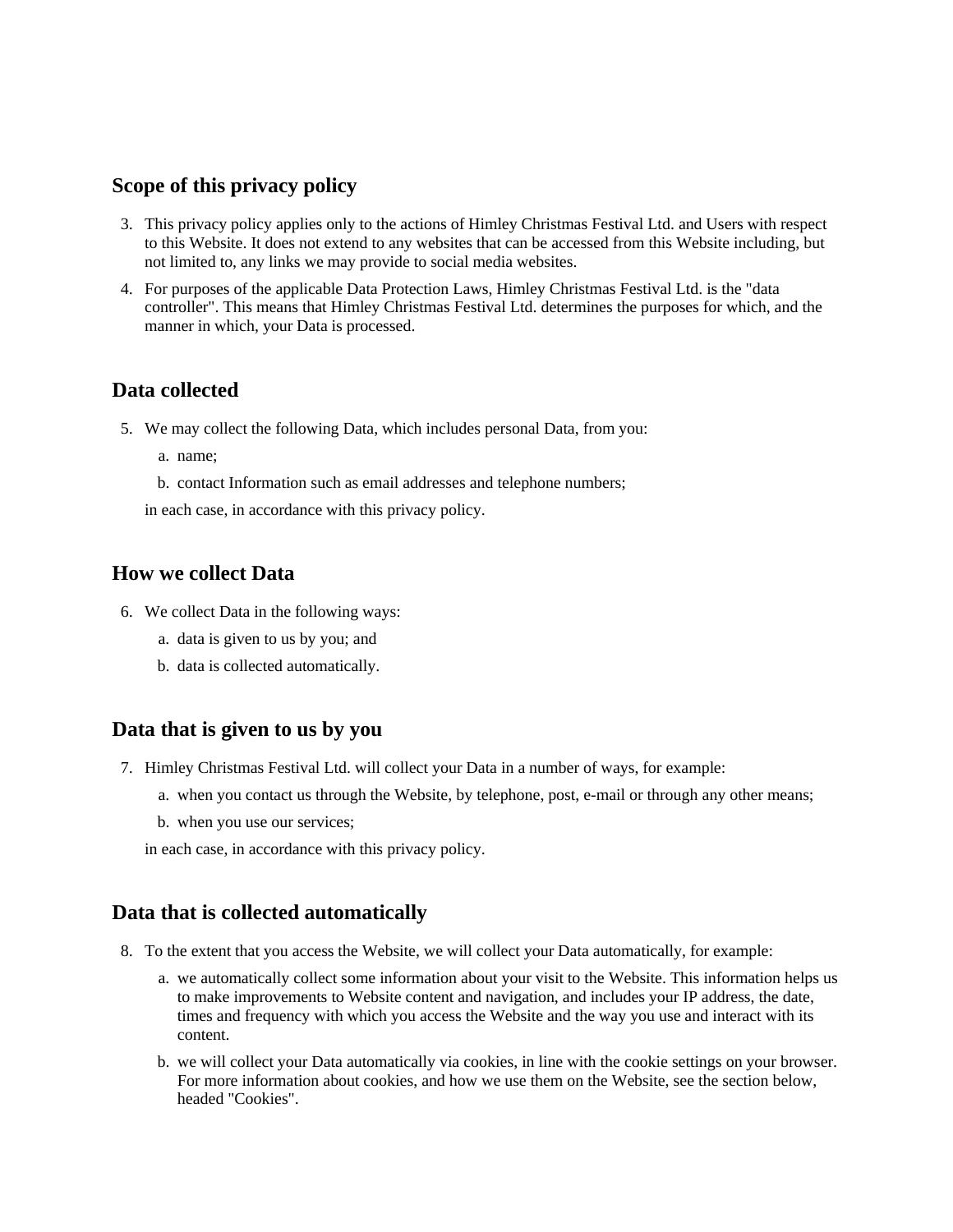## **Our use of Data**

- 9. Any or all of the above Data may be required by us from time to time in order to provide you with the best possible service and experience when using our Website. Specifically, Data may be used by us for the following reasons:
	- a. internal record keeping;
	- b. improvement of our products / services;

in each case, in accordance with this privacy policy.

10. We may use your Data for the above purposes if we deem it necessary to do so for our legitimate interests. If you are not satisfied with this, you have the right to object in certain circumstances (see the section headed "Your rights" below).

#### **Who we share Data with**

- 11. We may share your Data with the following groups of people for the following reasons:
	- a. any of our group companies or affiliates to ensure the proper administration of your website and business;

in each case, in accordance with this privacy policy.

# **Keeping Data secure**

- 12. We will use technical and organisational measures to safeguard your Data, for example:
	- a. access to your account is controlled by a password and a user name that is unique to you.
	- b. we store your Data on secure servers.
- 13. Technical and organisational measures include measures to deal with any suspected data breach. If you suspect any misuse or loss or unauthorised access to your Data, please let us know immediately by contacting us via this e-mail address: himleychristmasfestival@outlook.com.
- 14. If you want detailed information from Get Safe Online on how to protect your information and your computers and devices against fraud, identity theft, viruses and many other online problems, please visit www.getsafeonline.org. Get Safe Online is supported by HM Government and leading businesses.

# **Data retention**

- 15. Unless a longer retention period is required or permitted by law, we will only hold your Data on our systems for the period necessary to fulfil the purposes outlined in this privacy policy or until you request that the Data be deleted.
- 16. Even if we delete your Data, it may persist on backup or archival media for legal, tax or regulatory purposes.

# **Your rights**

17. You have the following rights in relation to your Data: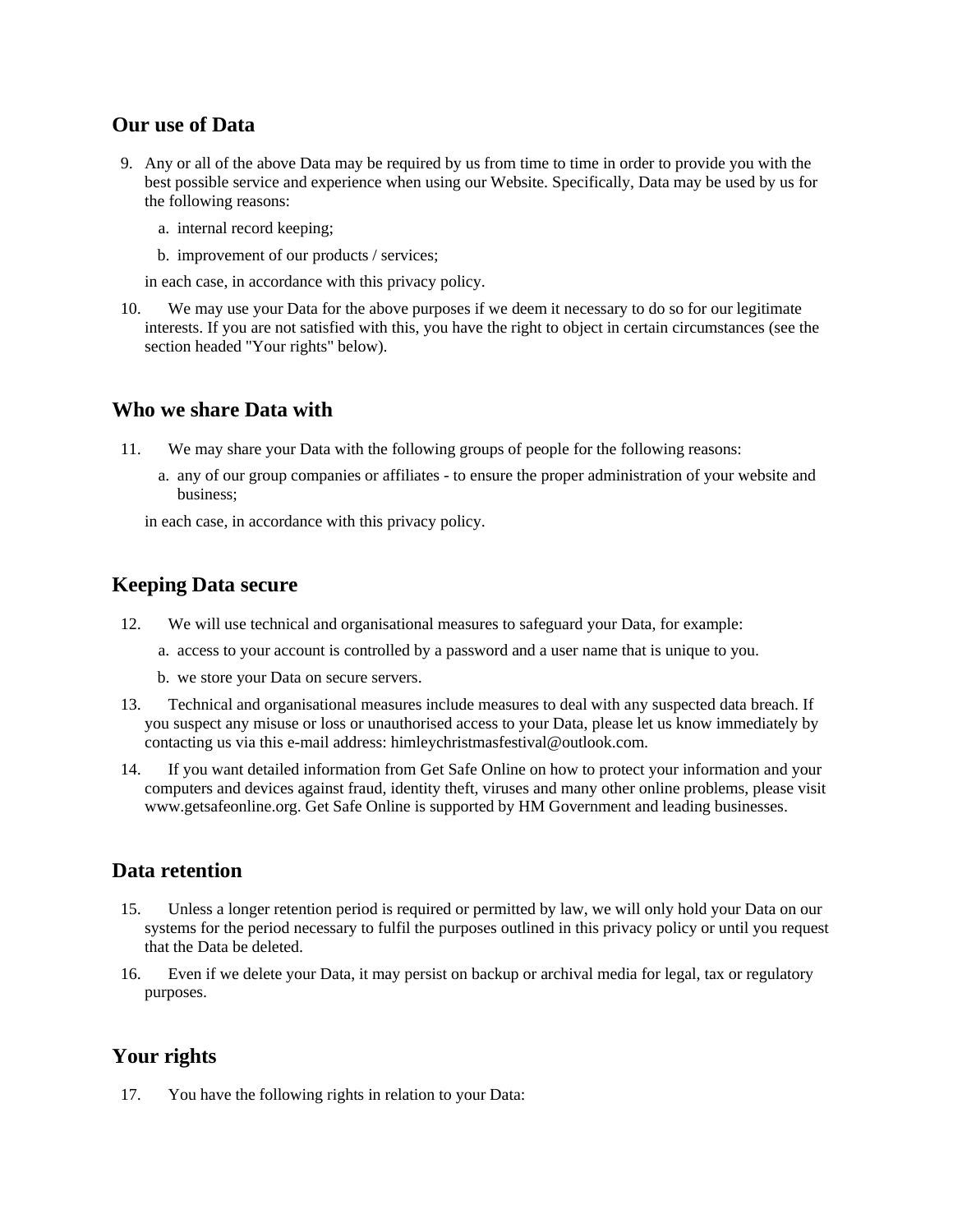- a. **Right to access** the right to request (i) copies of the information we hold about you at any time, or (ii) that we modify, update or delete such information. If we provide you with access to the information we hold about you, we will not charge you for this, unless your request is "manifestly unfounded or excessive." Where we are legally permitted to do so, we may refuse your request. If we refuse your request, we will tell you the reasons why.
- b. **Right to correct** the right to have your Data rectified if it is inaccurate or incomplete.
- c. **Right to erase** the right to request that we delete or remove your Data from our systems.
- d. **Right to restrict our use of your Data** the right to "block" us from using your Data or limit the way in which we can use it.
- e. **Right to data portability** the right to request that we move, copy or transfer your Data.
- f. **Right to object** the right to object to our use of your Data including where we use it for our legitimate interests.
- 18. To make enquiries, exercise any of your rights set out above, or withdraw your consent to the processing of your Data (where consent is our legal basis for processing your Data), please contact us via this e-mail address: himleychristmasfestival@outlook.com.
- 19. If you are not satisfied with the way a complaint you make in relation to your Data is handled by us, you may be able to refer your complaint to the relevant data protection authority. For the UK, this is the Information Commissioner's Office (ICO). The ICO's contact details can be found on their website at https://ico.org.uk/.
- 20. It is important that the Data we hold about you is accurate and current. Please keep us informed if your Data changes during the period for which we hold it.

### **Links to other websites**

21. This Website may, from time to time, provide links to other websites. We have no control over such websites and are not responsible for the content of these websites. This privacy policy does not extend to your use of such websites. You are advised to read the privacy policy or statement of other websites prior to using them.

## **Changes of business ownership and control**

- 22. Himley Christmas Festival Ltd. may, from time to time, expand or reduce our business and this may involve the sale and/or the transfer of control of all or part of Himley Christmas Festival Ltd.. Data provided by Users will, where it is relevant to any part of our business so transferred, be transferred along with that part and the new owner or newly controlling party will, under the terms of this privacy policy, be permitted to use the Data for the purposes for which it was originally supplied to us.
- 23. We may also disclose Data to a prospective purchaser of our business or any part of it.
- 24. In the above instances, we will take steps with the aim of ensuring your privacy is protected.

#### **Cookies**

25. This Website may place and access certain Cookies on your computer. Himley Christmas Festival Ltd. uses Cookies to improve your experience of using the Website and to improve our range of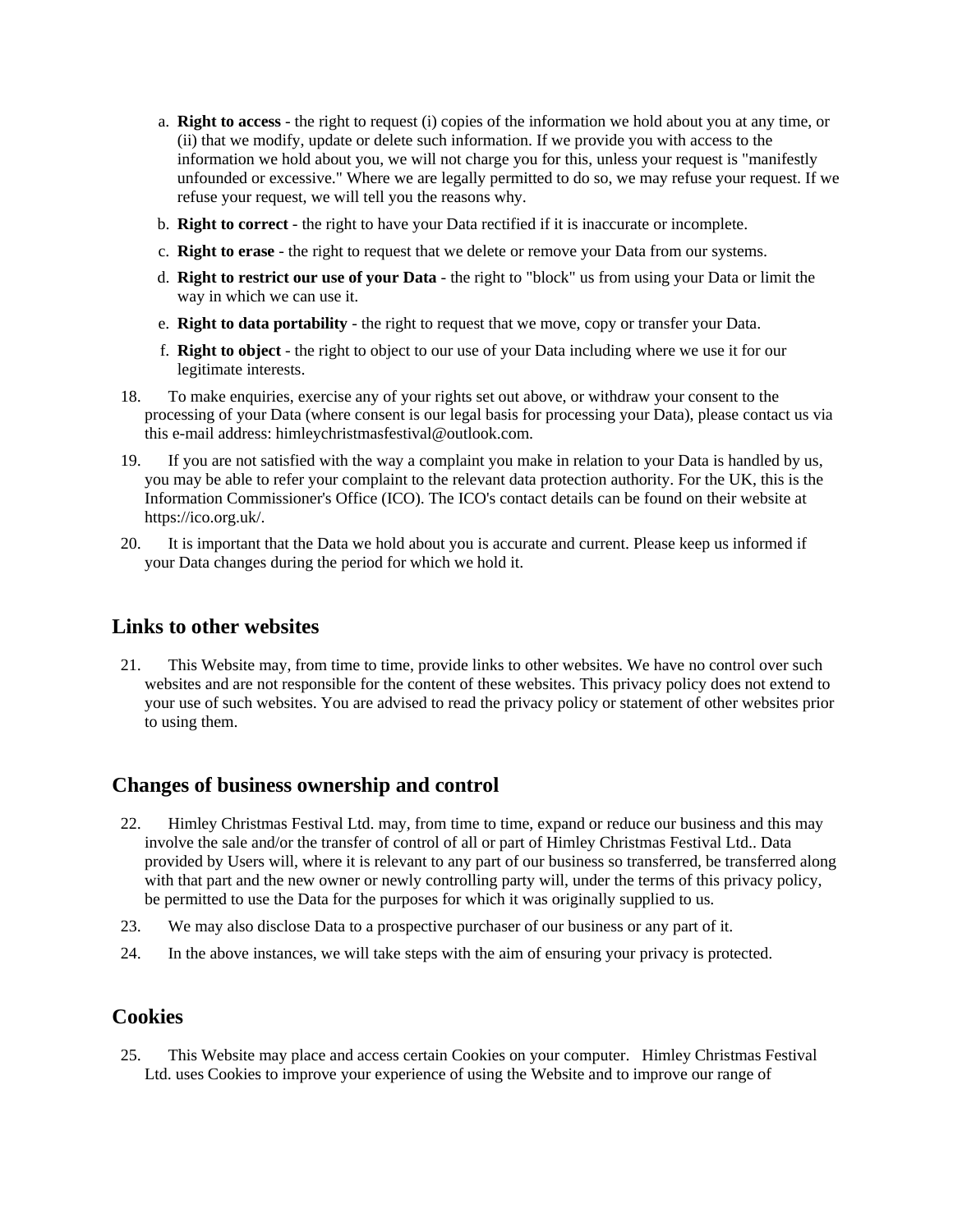products. Himley Christmas Festival Ltd. has carefully chosen these Cookies and has taken steps to ensure that your privacy is protected and respected at all times.

- 26. All Cookies used by this Website are used in accordance with current UK and EU Cookie Law.
- 27. Before the Website places Cookies on your computer, you will be presented with a message bar requesting your consent to set those Cookies. By giving your consent to the placing of Cookies, you are enabling Himley Christmas Festival Ltd. to provide a better experience and service to you. You may, if you wish, deny consent to the placing of Cookies; however certain features of the Website may not function fully or as intended.

| <b>Type of Cookie</b>             | <b>Purpose</b>                                                                                                                                                                                                                                                                        |
|-----------------------------------|---------------------------------------------------------------------------------------------------------------------------------------------------------------------------------------------------------------------------------------------------------------------------------------|
| Strictly necessary cookies        | These are cookies that are required for the operation of our<br>website. They include, for example, cookies that enable you to<br>log into secure areas of our website, use a shopping cart or make<br>use of e-billing services.                                                     |
| Analytical/performance<br>cookies | They allow us to recognise and count the number of visitors and<br>to see how visitors move around our website when they are using<br>it. This helps us to improve the way our website works, for<br>example, by ensuring that users are finding what they are looking<br>for easily. |

28. This Website may place the following Cookies:

- 29. You can find a list of Cookies that we use in the Cookies Schedule.
- 30. You can choose to enable or disable Cookies in your internet browser. By default, most internet browsers accept Cookies but this can be changed. For further details, please consult the help menu in your internet browser.
- 31. You can choose to delete Cookies at any time; however, you may lose any information that enables you to access the Website more quickly and efficiently including, but not limited to, personalisation settings.
- 32. It is recommended that you ensure that your internet browser is up-to-date and that you consult the help and guidance provided by the developer of your internet browser if you are unsure about adjusting your privacy settings.
- 33. For more information generally on cookies, including how to disable them, please refer to aboutcookies.org. You will also find details on how to delete cookies from your computer.

# **General**

- 34. You may not transfer any of your rights under this privacy policy to any other person. We may transfer our rights under this privacy policy where we reasonably believe your rights will not be affected.
- 35. If any court or competent authority finds that any provision of this privacy policy (or part of any provision) is invalid, illegal or unenforceable, that provision or part-provision will, to the extent required, be deemed to be deleted, and the validity and enforceability of the other provisions of this privacy policy will not be affected.
- 36. Unless otherwise agreed, no delay, act or omission by a party in exercising any right or remedy will be deemed a waiver of that, or any other, right or remedy.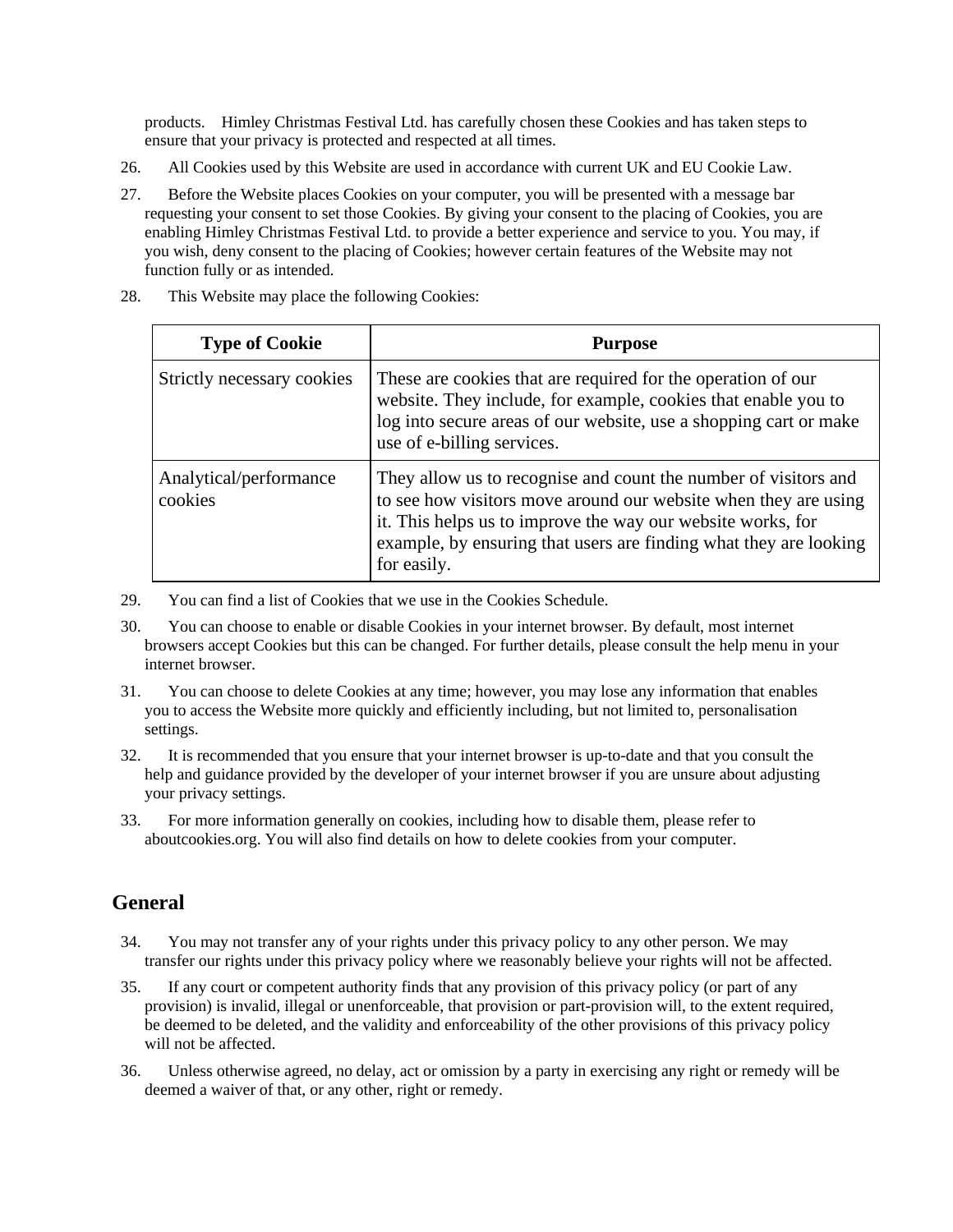37. This Agreement will be governed by and interpreted according to the law of England and Wales. All disputes arising under the Agreement will be subject to the exclusive jurisdiction of the English and Welsh courts.

# **Changes to this privacy policy**

38. Himley Christmas Festival Ltd. reserves the right to change this privacy policy as we may deem necessary from time to time or as may be required by law. Any changes will be immediately posted on the Website and you are deemed to have accepted the terms of the privacy policy on your first use of the Website following the alterations. You may contact Himley Christmas Festival Ltd. by email at himleychristmasfestival@outlook.com.

# **Attribution**

39. This privacy policy was created using a document from [Rocket](https://www.rocketlawyer.com/gb/en/)  [Lawyer](https://www.rocketlawyer.com/gb/en/) (https://www.rocketlawyer.com/gb/en). **20 September 2021**